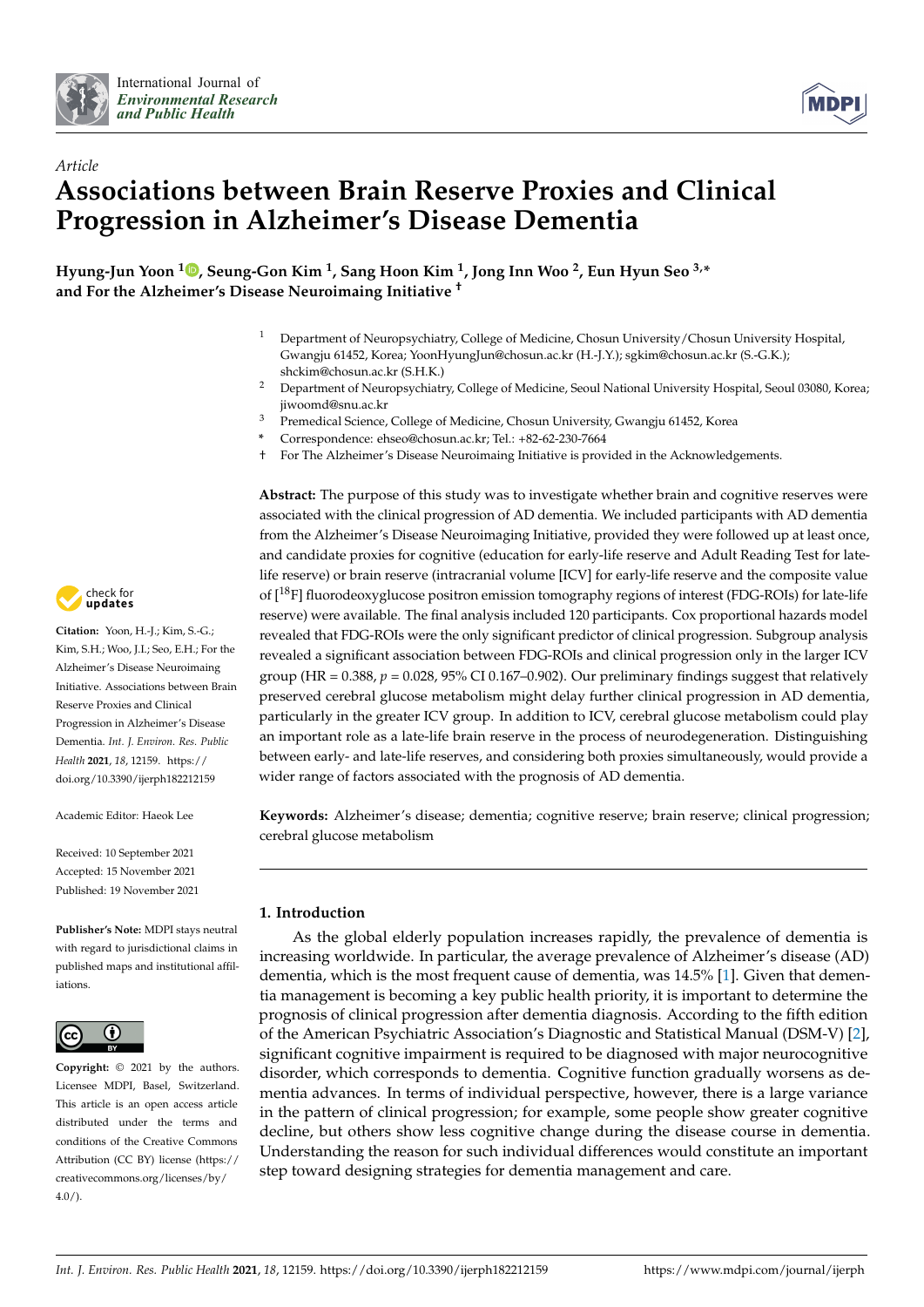Reserve theory was introduced to explain this individual difference [\[3\]](#page-9-2). Some people can tolerate the disease pathology burden better than others; the hypothetical concept of the reserve, against brain pathology, comes from the observation of the discrepancy between brain pathology and clinical manifestation of that pathology. There are two concepts in the reserve model: brain and cognitive reserves. Initially, the differences in brain size and other quantitative aspects of the brain (e.g., the number of neurons or synapses, etc.) were focused to explain the interindividual differences in maintaining cognitive function in the presence of brain pathology. This is called the brain reserve model [\[4–](#page-9-3)[6\]](#page-9-4). In fact, groups with larger and heavier brains, larger number of neurons, and more functional brain tissue remaining showed less clinical expression of AD dementia [\[4](#page-9-3)[,5\]](#page-9-5). The brain reserve can be both static or dynamic; human brains stop growing in the mid-twenties [\[7\]](#page-9-6), and the attained maximum brain volume at that age is, thus, referred to as the 'static' brain reserve [\[8\]](#page-9-7). The 'dynamic' brain reserve could change, as a function of aging and accumulation of pathology [\[9\]](#page-9-8), which could lead to the brain becoming functionally adapted to the disease process. On the other hand, the cognitive reserve is an active model that refers to the ability to make flexible and efficient use of available brain reserve when performing tasks [\[10\]](#page-9-9). It seems that cognitive reserve supports coping with brain pathology by using compensatory mechanisms [\[11\]](#page-9-10). Similar to brain reserves, there are static and dynamic cognitive reserves. Education is considered a static cognitive reserve, because it is generally attained, at a maximum level, in early-life [\[12\]](#page-9-11). Cognitive reserve can also be dynamic, because it can change based on life experience [\[10\]](#page-9-9). Brain and cognitive reserves are not mutually exclusive. Reserve theory suggests that greater brain reserve supports functional adaptation to clinical progression in neurodegeneration, allowing a greater cognitive reserve [\[13\]](#page-9-12). Therefore, each individual's level of brain and cognitive reserve might be partly responsible for the interindividual heterogeneity in the pattern of clinical progression in AD dementia.

Because reserve theory is a hypothetical concept, it cannot be directly measured. Instead, various measurements have been suggested as a proxy to capture the characteristics of the reserve. Static and dynamic reserves can be captured by early- and late-life proxies, respectively [\[12\]](#page-9-11). For example, education is the most typical early-life proxy for cognitive reserve [\[14,](#page-9-13)[15\]](#page-9-14). Late-life proxies for cognitive reserve are related to an individual's attained cognitive ability to respond to environmental stimuli throughout the entire life course [\[12](#page-9-11)[,16\]](#page-9-15). Socio-behavioral proxies, such as occupational complexity, level of physical or leisure activities, and test measures for intelligence, are commonly used. More recently, neuroimaging proxies, such as intracranial volume (ICV), specific patterns of gray matter volume, white matter microstructural properties, and PET or fMRI measurement of the functional brain, have been applied to capture brain reserve [\[10\]](#page-9-9). ICV may reflect the maximum attained brain size and is considered the most typical early-life proxy of brain reserves [\[13\]](#page-9-12). The amount of functional brain tissue remaining at the age of dementia can be a late-life proxy for brain reserve. However, the optimal proxy that best describes the brain or cognitive reserve remains unclear. Identification of both comprehensive and sensitive proxy measures could become a research priority in the field of reserve theory and dementia research.

Brain and cognitive reserves have been extensively investigated in dementia research, especially in AD dementia [\[12,](#page-9-11)[17–](#page-9-16)[23\]](#page-9-17). However, most studies have focused on the relationship between cognitive reserve and the risk of dementia in nondemented older adults. Consequently, there is very limited literature on the relationship between reserve and clinical progression in individuals with AD dementia. A few studies demonstrated that brain and cognitive reserve modified the clinical expression of symptoms in AD [\[8,](#page-9-7)[24\]](#page-9-18). Although AD dementia is a progressive disease, brain and cognitive reserve may play a protective or, at least, buffering role for clinical deterioration, even after the diagnosis of dementia. Brain reserve and cognitive reserve are conceptually distinct, but they may be empirically related to each other. However, most previous studies have investigated either brain reserves or cognitive reserves or used only one of the early- or late-life proxies. It is unclear whether these factors independently or interactively influence the clinical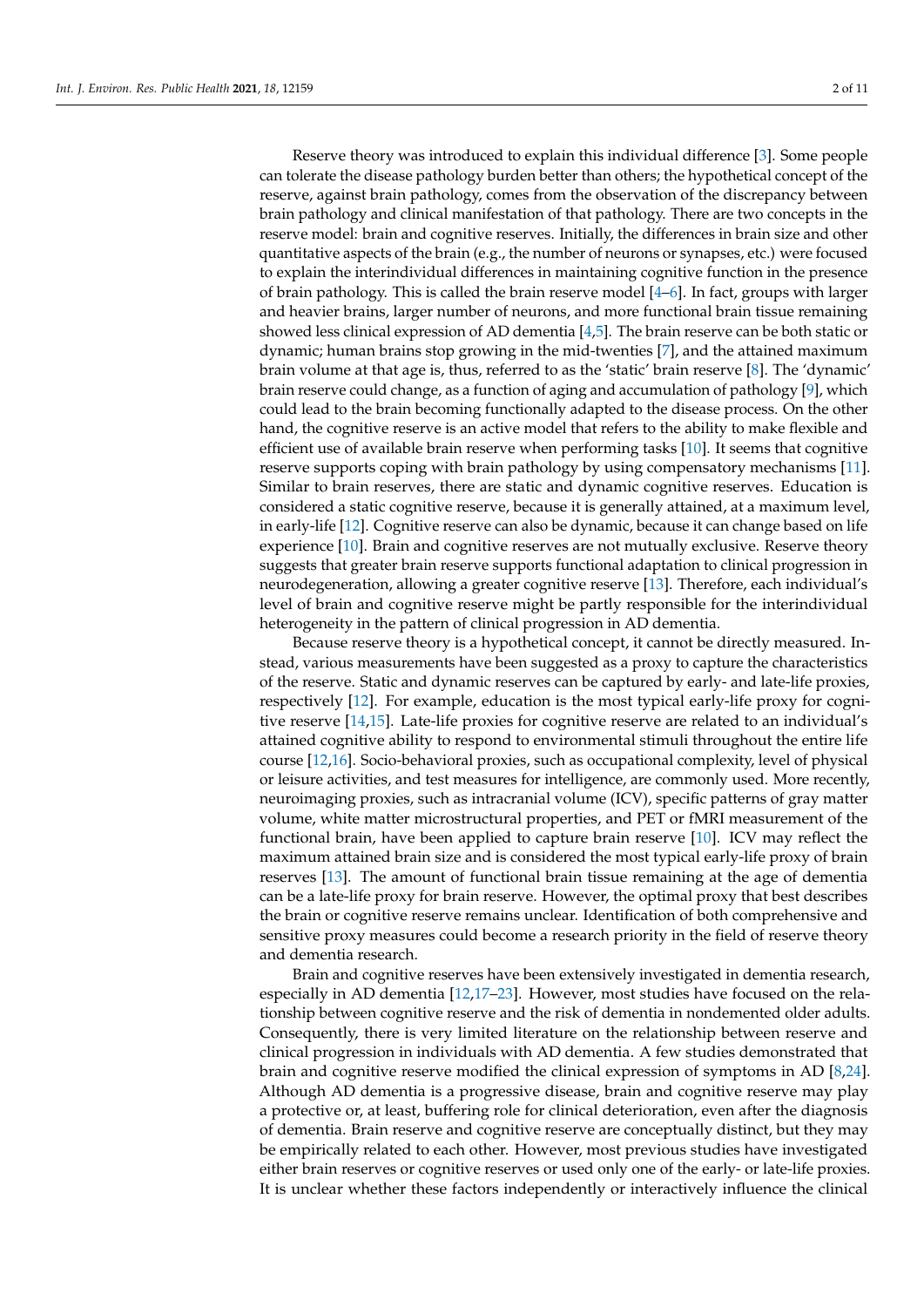progression of AD dementia. Given that brain and cognitive reserves can be changed based on life-span developmental experiences [\[10\]](#page-9-9), a more comprehensive approach using both brain and cognitive reserves with early- and late-life proxies is, thus, needed.

Therefore, in the present study, we examined whether early- and late-life proxies, for brain and cognitive reserves at baseline, were associated with further the clinical progression of AD dementia.

#### **2. Materials and Methods**

## *2.1. Participants*

This study used data from the Alzheimer's Disease Neuroimaging Initiative (ADNI) database (adni.loni.usc.edu). Data were downloaded from the website in December, 2020. The ADNI was launched in 2003 as a public-private partnership, led by Principal Investigator Michael W. Weiner, MD. The primary goal of ADNI has been to test whether serial magnetic resonance imaging (MRI), positron emission tomography (PET), other biological markers, and clinical and neuropsychological assessment can be combined to measure the progression of mild cognitive impairment (MCI) and early Alzheimer's disease (AD). For up-to-date information, see [www.adni-info.org.](www.adni-info.org) We included participants from the ADNI 1 and 2 phases and who were diagnosed with AD dementia at baseline examination. Detailed eligibility criteria for the ADNI study group have been described elsewhere [\[25\]](#page-9-19). Briefly, AD dementia subjects met the National Institute of Neurological and Communicative Diseases and Stroke/Alzheimer's Disease and Related Disorders Association (NINCDS-ADRDA) criteria for probable AD [\[26\]](#page-9-20); all of them had a clinical dementia rating (CDR) ranged 0.5 to 2.0 and MMSE scores between 20 and 26. Participants with any significant neurological disease, other than suspected incipient AD, such as Parkinson's disease, multi-infarct dementia, Huntington's disease, normal pressure hydrocephalus, brain tumor, progressive supranuclear palsy, seizure disorders, subdural hematoma, multiple sclerosis, or a history of significant head trauma, were excluded.

We included participants only if they were followed up at least once, and baseline neuroimaging scans were conducted within 3 months of a clinical and cognitive assessment visit. In addition, we included only those with CDR scores and for whom candidate proxies for cognitive or brain reserve were available. The final analysis included 120 patients with AD dementia in the current study.

#### *2.2. Clinical Assessment and Cognitive Reserve Proxies*

We selected the CDR sum of boxes (CDR SB) score as a clinical status measure with possible scores ranging from 0 to 18. CDR is a widely used measurement for staging clinical severity. Clinical progression was measured as the change scores of the CDR SB between the baseline and the last follow-up. The Functional Activities Questionnaire (FAQ) was used for everyday functioning. It is useful for monitoring functional changes. The FAQ provides a score range is from 0 to 30, with higher scores indicating worse daily functioning [\[27\]](#page-9-21). Information on *APOE* genotypes was collected. *APOE* genotyping was performed at the time of participant enrollment in the ADNI study. The methods for determining *APOE* genotypes have been described previously [\[28\]](#page-10-0). Briefly, APOE genotypes were determined using standard polymerase chain reaction-restriction fragment length polymorphism. Participants with one or two copies of allele 4 were classified as APOE  $\varepsilon$ 4 carriers ( $\varepsilon$ +); participants without allele 4 were classified as APOE ε4 non-carriers (ε−).

We further selected cognitive measures from the ADNI participants. We included the American National Adult Reading Test (ANART) [\[29\]](#page-10-1). ANART consists of 50 irregular words, and the number of mispronounced words is recorded. The ANART error score (ANARTERR) is generally used for estimating premorbid intelligence [\[30\]](#page-10-2), because the reading skill is thought to be relatively preserved until the later stages of AD dementia [\[29\]](#page-10-1). Global cognitive function was assessed using the Mini-Mental Status Examination (MMSE) score; education was selected as an early-life proxy for cognitive reserve. ANARTERR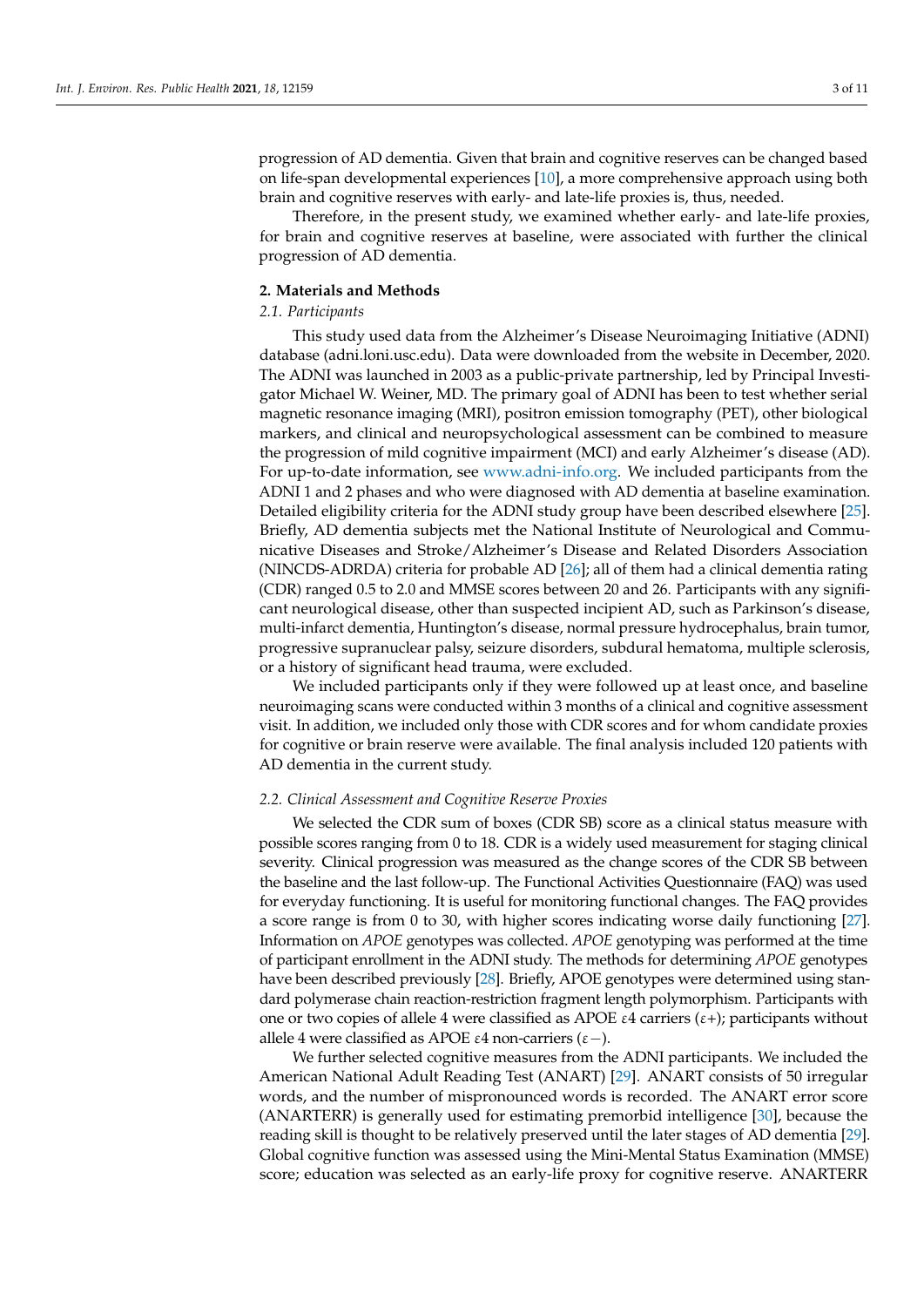was selected as a late-life proxy for cognitive reserve, because ANARTEER, at the time of baseline examination, reflects the attained level of verbal intelligence as participants age.

# *2.3. Neuroimaging Data and Brain Reserve Proxies*

## 2.3.1. MRI

We downloaded the processed MRI data from the ADNI. A detailed description of MRI acquisition and processing can be found in a previous report [\[31\]](#page-10-3). The volumes of cortical and subcortical structures were segmented using FreeSurfer [\(http://surfer.nmr.mgh.harvard.edu/\)](http://surfer.nmr.mgh.harvard.edu/). The technical details of the automated reconstruction protocol have been previously described [\[32,](#page-10-4)[33\]](#page-10-5). We selected ICV as an early-life proxy for brain reserve. Maximum ICV is generally achieved by puberty and stays constant during adulthood [\[34](#page-10-6)[,35\]](#page-10-7). ICV was not affected by the initial AD process [\[8\]](#page-9-7). In addition, the medial temporal lobe (MTL) volume, including the hippocampus (HC) and entorhinal cortex (EC), were downloaded. They were selected because the MTL regions are vulnerable to the initial AD pathology process [\[36\]](#page-10-8).

#### 2.3.2. FDG-PET

For the late-life proxy for brain reserve, we downloaded  $[$ <sup>18</sup>F] fluorodeoxyglucose -PET (FDG-PET) data from ADNI. Details of the FDG-PET data acquisition protocol in ADNI are publicly available on the UCLA Laboratory of Neuroimaging (LONI) website [\(http://www.loni.ucla.edu/ADNI/Data/ADNI\\_Data.shtml\)](http://www.loni.ucla.edu/ADNI/Data/ADNI_Data.shtml). We selected the composite value of FDG-PET regions of interest (FDG-ROIs) as the cerebral glucose metabolism index in the current study. The ROIs included the bilateral inferior temporal, lateral parietal, and bilateral posterior cingulate cortex regions. These ROIs were generated based on the regions frequently cited in the AD and MCI research and validated for clinical usefulness [\[37\]](#page-10-9). The composite value of FDG-ROIs served as a late-life proxy for brain reserve, because it could reflect each participant's functional level of the brain remaining at the time of baseline examination.

#### 2.3.3. Florbetapir PET

A detailed description of florbetapir PET acquisition and processing can be found on the ADNI website [\(http://adni.loni.usc.edu/wp-content/uploads/2010/05/ADNI2](http://adni.loni.usc.edu/wp-content/uploads/2010/05/ADNI2_PET_Tech_Manual_014201.pdf) [\\_PET\\_Tech\\_Manual\\_014201.pdf\)](http://adni.loni.usc.edu/wp-content/uploads/2010/05/ADNI2_PET_Tech_Manual_014201.pdf) or in previously published reports [\[37\]](#page-10-9). We collected the mean florbetapir standard uptake value ratio (SUVR) for each participant. Participants were designated as amyloid beta burden-positive  $(A\beta+)$  or amyloid beta burden-negative (A $\beta$ −, based on an SUVR cutoff of 1.11 [\[37\]](#page-10-9).

#### *2.4. Statistical Analysis*

Baseline demographic and clinical data were compared between the progression and stable groups using separate one-way analysis of variance (ANOVA) and  $\chi^2$  test for continuous and categorical variables, respectively. Proxies for brain and cognitive reserve were also compared between groups using separate one-way ANOVAs. Cox proportional hazards models, with the forward conditional method, were conducted to investigate the associations between reserve proxies and further clinical progression. Cox models were adjusted for age, gender, MMSE, and FAQ scores. Further clinical progression (CDR SB change score  $< 0$ ) was event (coded as 0). The reference group (coded as 0) was the lower reserve group, based on the median value of education, ANARTERR, FDG-ROIs, and ICV. These analyses were performed using SPSS version 26.0 for Windows (SPSS Inc., Chicago, IL, USA); *p*-values less than 0.05 were considered significant.

#### **3. Results**

#### *3.1. Participant Characteristics*

We included 120 patients with AD dementia at baseline. Fifty-three (44.2%) were in the very mild stage (CDR 0.5), 66 (55.0%) were in the mild stage (CRD 1.0), and one was in the moderate stage (CDR 1). All of them were followed up at least once. The demographic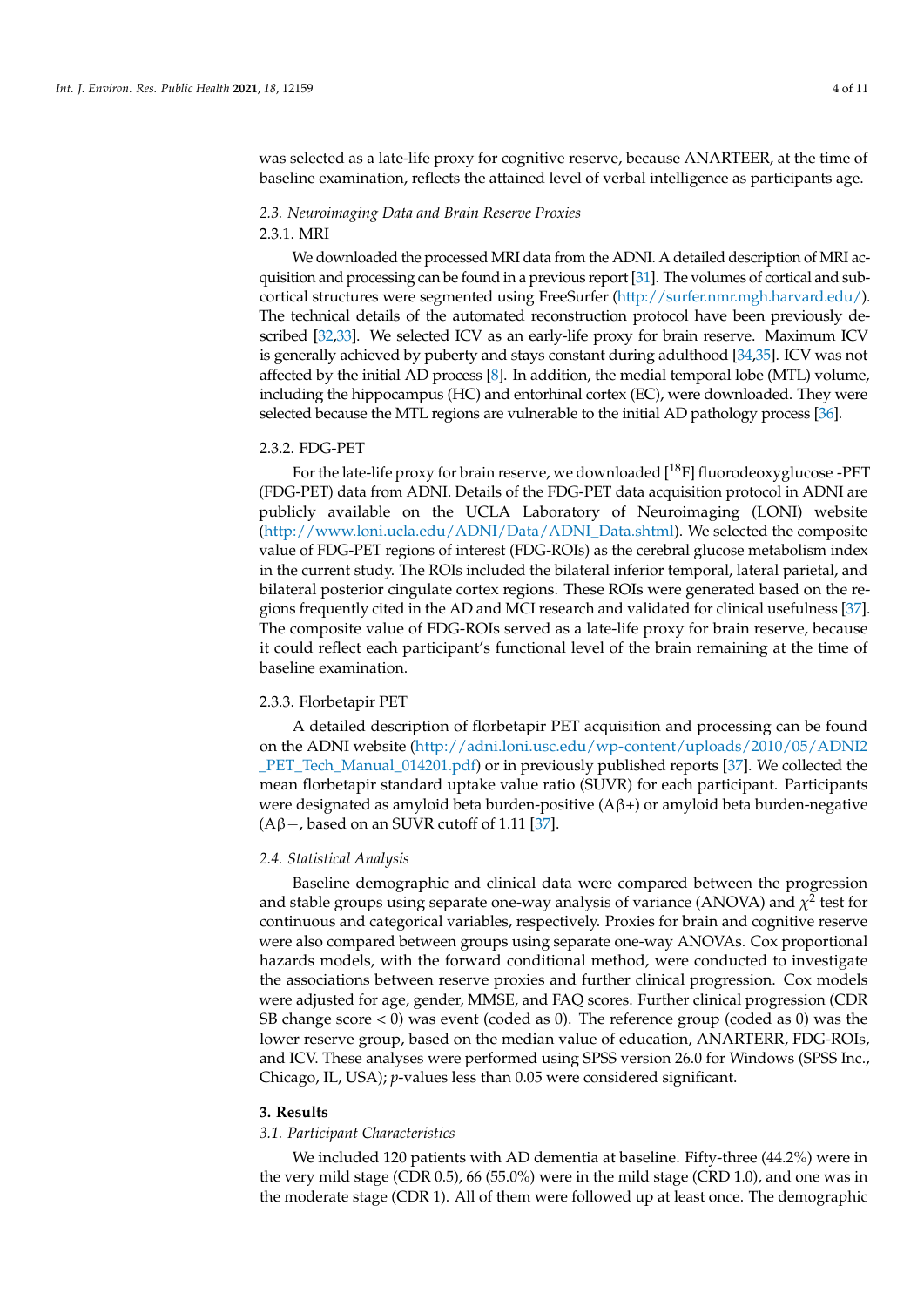and clinical characteristics of the participants are shown in Table [1.](#page-4-0) The mean follow-up length was 11.42 months (SD =  $5.82$ , range  $6~24$  months). CDR SB change between baseline, and the last follow-ups were ranged from −9.0 (decline) to 2.5 (improve). Based on a CDR SB change score of 0, 87 (72.5%) were identified as the progressive group (ranged from  $-9.0$  to  $-0.5$ ), while 33 (27.5%) were in the stable group (ranged from 0 to 2.5). At baseline, there were no significant group differences in age, education, gender distribution, or mean follow-up month.

<span id="page-4-0"></span>

|                                  | <b>Progressive Group</b><br>$(n = 87)$ | <b>Stable Group</b><br>$(n = 33)$ | F    | $\chi^2$ | <i>p</i> Value |
|----------------------------------|----------------------------------------|-----------------------------------|------|----------|----------------|
| Age $(SD)$ , y                   | 74.59 (8.07)                           | 73.57 (8.01)                      | 0.38 |          | 0.54           |
| <sup>a</sup> Education (SD), $v$ | 15.55(2.57)                            | 16.21(2.75)                       | 1.52 |          | 0.22           |
| Female, $n$ $\left(\% \right)$   | 34(39.1)                               | 16(48.5)                          |      | 0.87     | 0.35           |
| FU, month                        | 11.68 (5.88)                           | 10.73(5.69)                       | 0.64 |          | 0.43           |
| CDR, 0.5, $n$ (%)                | 37(42.5)                               | 16(48.5)                          |      | 0.67     | 0.72           |
| 1.0                              | 49 (56.3)                              | 17(51.5)                          |      |          |                |
| 2.0                              | 1(1.1)                                 | 0(0.0)                            |      |          |                |
| <b>CDR SB</b>                    | 4.51(1.67)                             | 4.35(1.64)                        | 0.23 |          | 0.63           |
| APOE $\varepsilon$ +, n (%)      | 59 (67.8)                              | 23(69.7)                          |      | 0.04     | 0.84           |
| $A\beta + n\ (\%)$               | 77 (88.5)                              | 27 (81.8)                         |      | 0.93     | 0.34           |
| <b>MMSE</b>                      | 22.78 (2.01)                           | 23.67(2.13)                       | 4.49 |          | 0.04           |
| FAO                              | 13.84 (7.07)                           | 10.91(6.66)                       | 4.22 |          | 0.04           |
| <sup>a</sup> ANARTERR            | 17.78 (9.13)                           | 13.94 (9.54)                      | 4.14 |          | 0.04           |
| <sup>b</sup> FDG-ROIs            | 5.28(0.68)                             | 5.61(0.88)                        | 4.78 |          | 0.03           |
| HC.                              | 5847.26 (852.97)                       | 6008.33 (1079.91)                 | 0.55 |          | 0.46           |
| EC                               | 2895.81 (658.73)                       | 3006.46 (678.28)                  | 0.49 |          | 0.48           |
| $\rm ^b$ ICV                     | 1,502,750.00 (172,421.14)              | 1,527,000.00 (181,148.63)         | 0.42 |          | 0.52           |

**Table 1.** Demographic and clinical characteristics of the participants at baseline.

<sup>a</sup> proxies for cognitive reserve; <sup>b</sup> proxies for brain reserve. *Note:* data are presented as means (standard deviations), unless specified otherwise. SD = standard deviation; FU = follow-up; APOE  $ε$  + = apolipoprotein ε4 carriers; Aβ+ = amyloid beta burden positive; CDR = clinical dementia rating; CDR SB = CDR sum of boxes; MMSE = Mini-Mental State Examination; ANARTERR = American National Adult Reading Test error score; FAQ = functional assessment questionnaire; FDG-ROIs = [<sup>18</sup>F] fluorodeoxyglucose positron emission tomography regions of interest, including the bilateral inferior temporal, and lateral parietal, and the bilateral posterior cingulate cortex regions;  $\overrightarrow{HC}$  = hippocampus volume;  $\overrightarrow{EC}$  = entorhinal cortex;  $\overrightarrow{IC}$  = intracranial volume.

#### *3.2. Clinical Characteristics and Reserve Proxies*

The progressive and stable groups showed similar levels of clinical severity at baseline, as measured by CDR and CDR SB. In addition, there was no significant group difference, in terms of the mean level of CDR, with values of 0.799 and 0.758 for progressive and stable groups, respectively ( $p = 0.46$ ). Distributions of APOE  $\varepsilon$ +, A $\beta$  +, and mean MTL volumes (HC and EC) did not differ between the groups. However, the progression group showed significantly lower performance on the MMSE and FAQ scores than the stable group (Table [1\)](#page-4-0). However, when age, gender, and education were adjusted, significant group differences in MMESE ( $p = 0.085$ ) and FAQ ( $p = 0.071$ ) were diminished.

In terms of reserve proxies, the progressive and stable groups showed no significant difference in early-life reserves. That is, education and ICV did not significantly differ between groups. In contrast, the progressive group showed significantly lower levels of late-life cognitive and brain reserves, served by ANARTERR and FDG-ROIs, respectively, than the stable group (Table [1\)](#page-4-0).

#### *3.3. Associaations between Reserve Proxies and Clinical Progression*

To investigate the associations between possible proxies for reserve and occurrence of further clinical progression in AD dementia, survival analysis, using the Cox proportional hazards model, was conducted. The model was adjusted for age, gender, MMSE, and FAQ scores. We adjusted the MMSE and FAQ in the model, because they were different between groups at baseline. All possible proxies for reserve, including education, ANARTERR, ICV, and FDG-ROIs, were entered into the model. Based on the median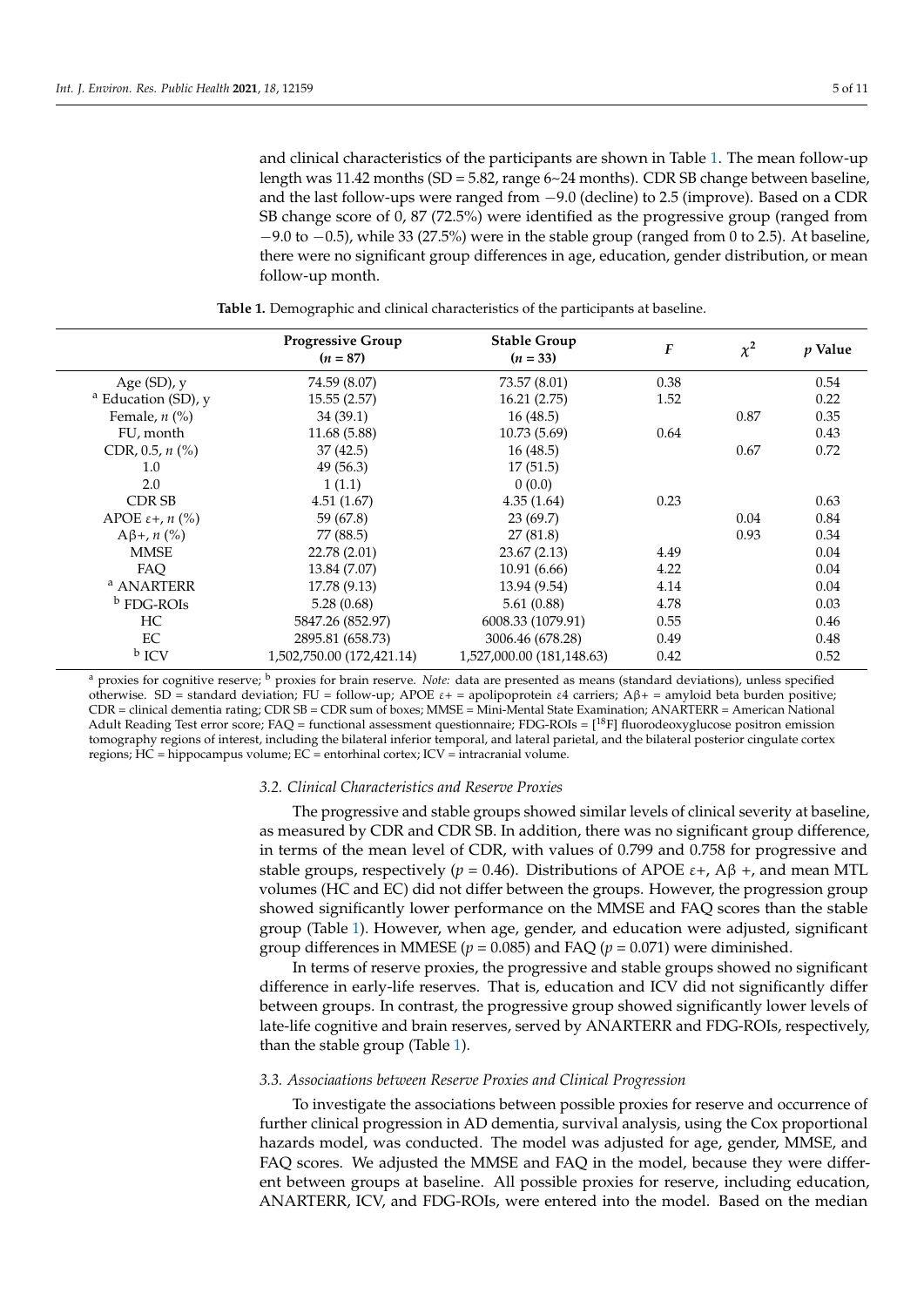values of education (median = 16), ANARTERR (median = 16), ICV (median = 1,490,000), and FDG-ROIs (median = 5.50), groups were categorized into higher and lower reserve groups. FDG-ROIs was the only significant predictor of further clinical progression in AD dementia (HR = 0.562, *p* = 0.033, 95% CI 0.330–0.955) (Table [2\)](#page-5-0). Education (*p* = 0.493), ANARTERR ( $p = 0.904$ ), and ICV ( $p = 0.228$ ) were excluded in the model, because they were not significantly associated with further clinical progression in the whole group.

<span id="page-5-0"></span>**Table 2.** Results of multivariate Cox proportional hazard model.

|                       | B        | SE B  | Wald  | $p$ Value | <b>HR</b> | 95% CI |       |
|-----------------------|----------|-------|-------|-----------|-----------|--------|-------|
|                       |          |       |       |           |           | Lower  | Upper |
| Total group           |          |       |       |           |           |        |       |
| Age                   | 0.018    | 0.015 | 1.485 | 0.223     | 1.018     | 0.989  | 1.049 |
| Gender                | $-0.098$ | 0.243 | 0.162 | 0.688     | 0.907     | 0.563  | 1.460 |
| <b>MMSE</b>           | 0.014    | 0.061 | 0.055 | 0.815     | 1.027     | 0.993  | 1.062 |
| FAO                   | 0.027    | 0.017 | 2.481 | 0.115     | 1.027     | 0.993  | 1.062 |
| FDG-ROIs              |          |       |       |           |           |        |       |
| $0:$ lower $*$        | $-0.577$ | 0.271 | 4.532 | 0.033     | 0.562     | 0.330  | 0.955 |
| 1: higher             |          |       |       |           |           |        |       |
| Larger ICV group only |          |       |       |           |           |        |       |
| Age                   | 0.004    | 0.029 | 0.021 | 0.884     | 1.004     | 0.949  | 1.062 |
| Gender                | 0.057    | 0.554 | 0.011 | 0.918     | 1.059     | 0.357  | 3.138 |
| <b>MMSE</b>           | $-0.062$ | 0.084 | 0.546 | 0.460     | 0.940     | 0.797  | 1.108 |
| <b>FAO</b>            | 0.035    | 0.026 | 1.807 | 0.179     | 1.036     | 0.984  | 1.091 |
| <b>FDG-ROIs</b>       |          |       |       |           |           |        |       |
| $0:$ lower $*$        | $-0.947$ | 0.430 | 4.838 | 0.028     | 0.388     | 0.167  | 0.902 |
| 1: higher             |          |       |       |           |           |        |       |

\* Reference group. *Note:* B = regression coefficient; SE B = standard error of the regression coefficient; Wald = Wald statistic, (B/SE)<sup>2</sup>; HR = hazard ratio; CI = confidential interval; MMSE = Mini-Mental State Examination; FAQ = functional assessment questionnaire; FDG-ROIs =  $[{}^{18}F]$  fluorodeoxyglucose positron emission tomography regions of interest, including the bilateral inferior temporal, and lateral parietal, and the bilateral  $\mathbf{p}$  posterior cingulate cortex regions; ICV = intracranial volume.

In addition, we divided our group into smaller and larger ICV groups, based on the median value of ICV, and performed the Cox proportional hazards models separately for each subgroup. A significant association between FDG-ROIs and further clinical progression was observed only in the larger ICV group (HR =  $0.388$ ,  $p$  =  $0.028$ , 95% CI 0.167–0.902). Education ( $p = 0.319$ ) and ANARTERR ( $p = 0.737$ ) were not significantly associated with clinical progression in the larger ICV group. On the other hand, no significant associations between all reserve measures and further clinical progression were found in the smaller ICV group (Table [2,](#page-5-0) and Figure [1\)](#page-5-1). perion.  $-0.947$ n the harger TC v group. On the other hand, ho bighting

<span id="page-5-1"></span>

Figure 1. Survival and hazard functions for FDG-ROIs in the larger ICV group. Note: (a) survival functions; (**b**) hazard functions; red line: higher FDG-ROIs group. Blue line: lower FDG-ROIs group; functions; (**b**) hazard functions; red line: higher FDG-ROIs group. Blue line: lower FDG-ROIs group; FDG-ROIs =  $[$ <sup>18</sup>F] fluorodeoxyglucose positron emission tomography regions of interest, including **4. Discussion**  the bilateral inferior temporal, lateral parietal, and bilateral posterior cingulate cortex regions.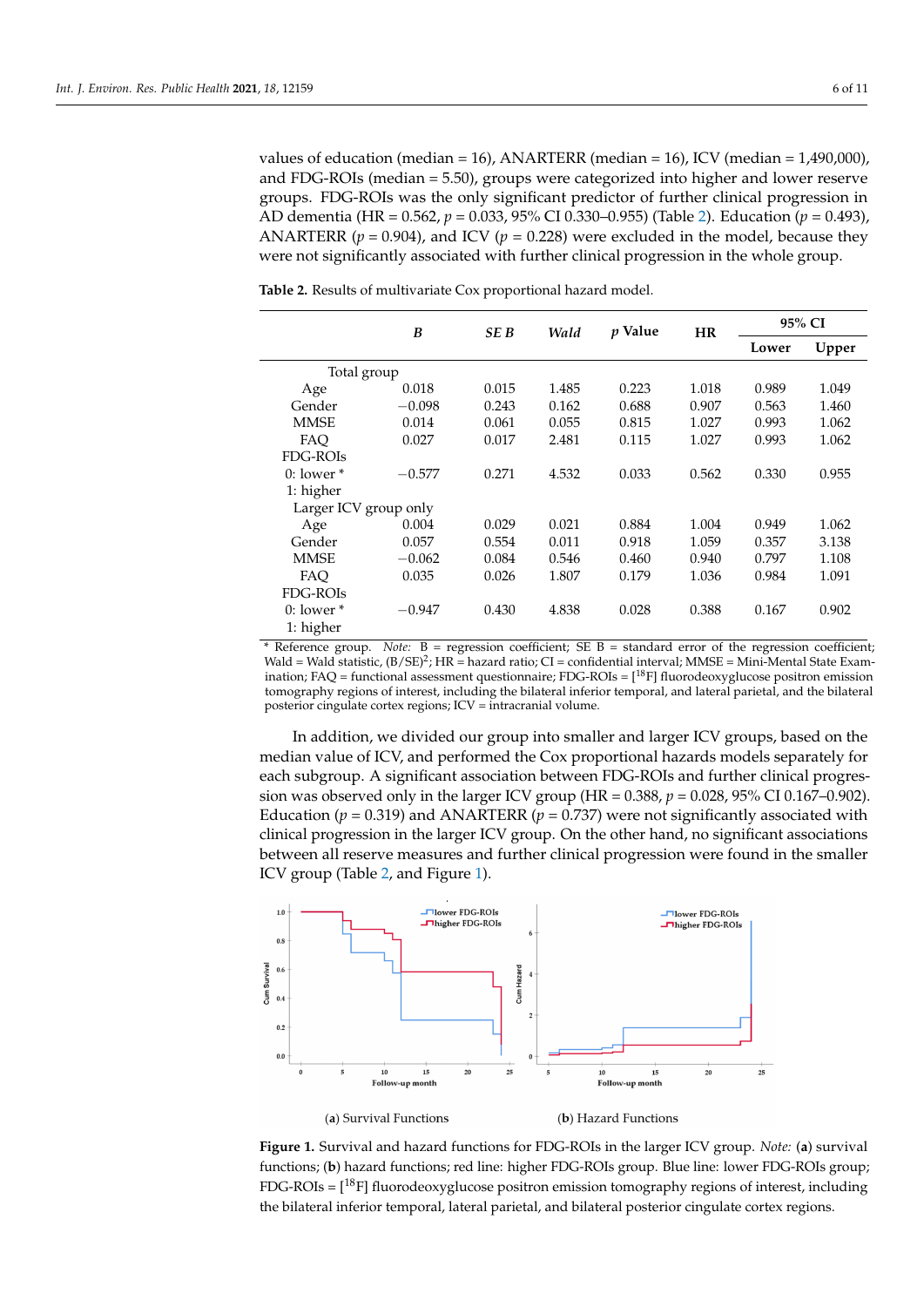# **4. Discussion**

It is important to identify factors that have a favorable prognosis for dementia. In the current retrospective study, we demonstrated that brain reserve, not cognitive reserve, was associated with interindividual resilience to further clinical deterioration in AD dementia. Late-life brain reserve, measured by cerebral glucose metabolism, was associated with further clinical progression in AD dementia. Moreover, this association was particularly remarkable in a subgroup with a higher early-life brain reserve (i.e., larger ICV). In contrast, cognitive reserve was not associated with the further clinical progression of AD dementia. Our results could provide theoretical background for strategies to maintain reserve in dementia population. It may help to cope with the negative consequences of AD pathology in dementia patients around the world.

All but one of our study participants had either very mild or mild AD dementia. Although AD dementia has a neurodegenerative process, 15 (12.5%) participants remained the same level of clinical severity, and 18 (15%) participants showed better clinical status during the follow-up period. As expected, the majority of the participants (72.5%) deteriorated clinically. We focused on those participants who did not deteriorate, and explored the factors associated with a buffering role for further clinical deterioration in AD dementia, compared to those with progressive participants. At baseline, the progressive and stable groups did not differ, in terms of demographic characteristics, mean follow-up period, level of clinical severity, genetic risk, Aβ pathology burden, total brain volume, or level of MTL brain atrophy. MTL regions, including HC and EC, could reflect neuropathological staging at the time of the baseline examination. MTL brain atrophy could be at least partially attributable to downstream of tau pathology [\[38](#page-10-10)[,39\]](#page-10-11), and such brain regions are vulnerable to the initial tau pathology process [\[36\]](#page-10-8). Global cognition and daily functional levels were slightly lower in the progressive group than in the stable group, but the significance diminished when demographic variables were adjusted for comparison. These characteristics of study participants indicated that the progressive and stable groups, in the current study, had very similar backgrounds, in general. In particular, given the similar levels of MTL brain atrophy, Aβ pathology burden, and global cognition in the two groups, the progressive and stable groups seemed to be at the same level of AD pathology and cognitive status at baseline. On the other hand, significant group differences were observed only in late-life proxies for cognitive and brain reserve. Our findings may indicate that although both groups had similar levels of pathology and clinical severity of AD dementia, individuals with higher premorbid intelligence and cerebral glucose metabolism were less likely to progress.

More importantly, survival analysis, using the Cox proportional hazard model, revealed that only cerebral glucose metabolism was associated with further clinical progression. We found that the possibility of progression in the group of individuals with higher cerebral glucose metabolism is about 1.8 (1/0.562) times lower than in the group of individuals with lower cerebral glucose metabolism (Table [2\)](#page-5-0). Our preliminary results indicate that a higher late-life brain reserve might provide good prognostic information for the clinical course of AD dementia. Given that FDG-PET is known to be a reliable and sensitive measure of synaptic function [\[40](#page-10-12)[,41\]](#page-10-13), preserved overall synaptic function in the brain could serve as a valid proxy for late-life brain reserve. Relatively preserved cerebral glucose metabolism might be associated with lifelong cognitive strategies and reflect neuroprotective effect [\[42\]](#page-10-14). In line with our results, a longitudinal FDG-PET study on dementia reported that baseline information on regional cerebral glucose metabolism was associated with subsequent disease progression [\[43\]](#page-10-15). Besides, the MCI group that did not progress to dementia after 2 years showed higher cerebral glucose metabolism than the MCI group that progressed to dementia [\[42\]](#page-10-14).

Furthermore, subgroup analysis, based on the size of ICV, revealed that the possibility of progression in the group of individuals with higher cerebral glucose metabolism was about 2.6 (1/0.388) times lower than in the group of individuals with lower cerebral glucose metabolism, only in the larger ICV group (Table [2\)](#page-5-0). The smaller ICV group showed no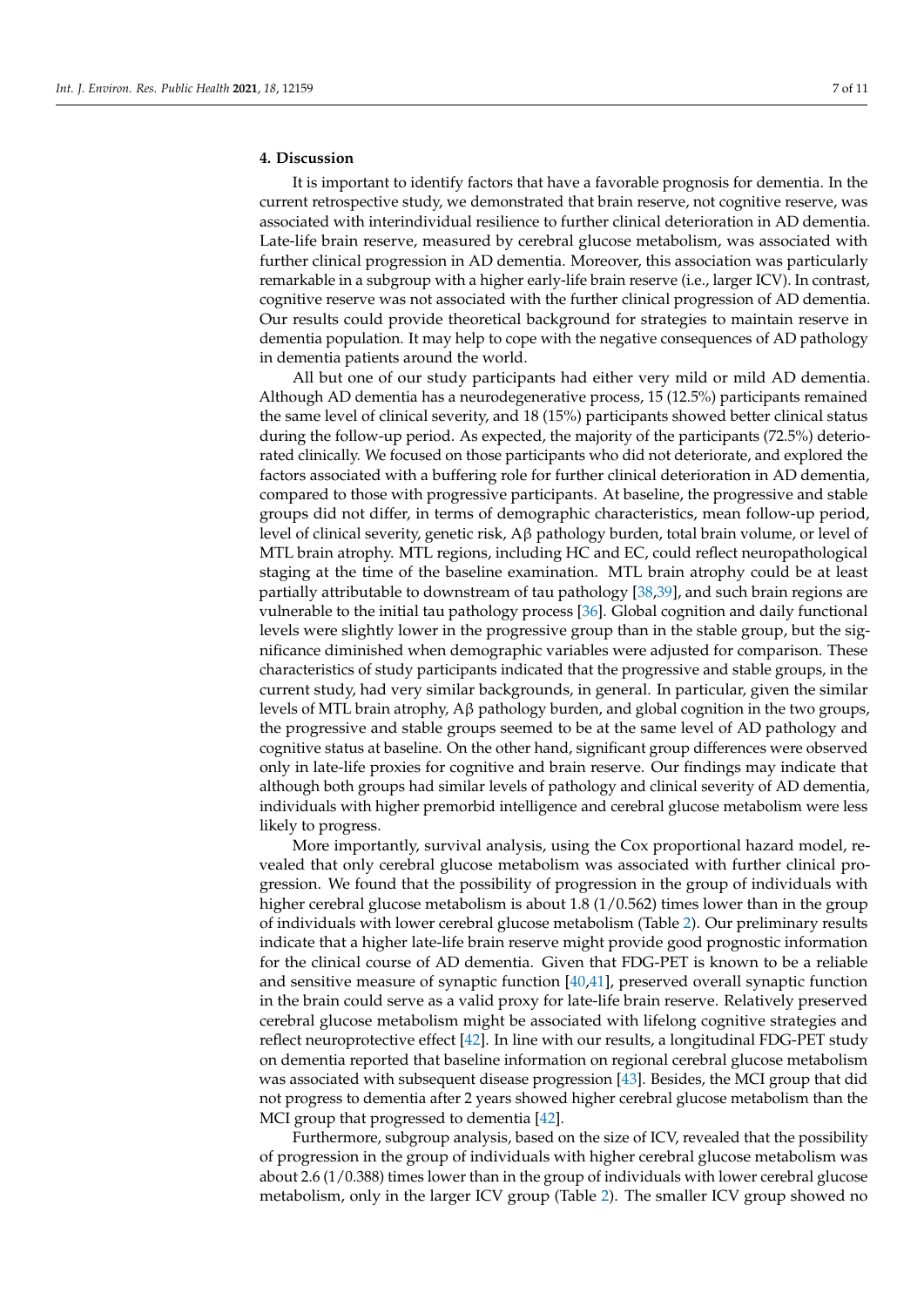significant association between reserve measures and clinical progression. Late-life brain reserve might be more strongly associated with clinical progression under conditions of higher early-life brain reserve, as measured by ICV. We speculate that ICV might serve as a moderator variable in the relationship between late-life brain reserve and clinical progression in AD dementia. ICV reflects the absolute limit of individual brain size [\[13\]](#page-9-12); however, since some brain areas function independently of brain size, brain size itself does not necessarily capture the entire brain reserve [\[44\]](#page-10-16). Moreover, ICV only reflects the static concept of reserve; consequently, it cannot capture the dynamic aspect of brain reserve, influenced by life experience, lifestyle, aging, or pathology. Our preliminary results indicate that more remaining resources of brain function, with larger brain size, may be involved in cognition that allows individuals to maintain their daily cognitive function, in spite of the presence of AD pathology. Both early- and late-life proxies for brain reserve might provide a better prognosis in AD dementia, by promoting brain resilience to neuropathology. The current findings are compatible with the brain reserve theory that modifies the clinical expression of AD pathology [\[10\]](#page-9-9).

It is also worth mentioning that our results showed that the cognitive reserve played no significant role in buffering disease progression. The progressive group showed lower late-life cognitive reserve, measured by ANARTERR, than the stable group, when using simple comparison (Table [1\)](#page-4-0); however, the significant contribution disappeared in the Cox proportional hazard model (Table [2\)](#page-5-0). This may imply that the influence of late-life cognitive reserve is minor or negligible after the diagnosis of AD dementia. Although brain reserve and cognitive reserve are conceptually distinguishable, they are not clearly distinct entities but, instead, interrelated. Cognitive reserve is the ability to actively cope with the brain pathology, by using brain reserve efficiently [\[10\]](#page-9-9). Many previous studies have reported that higher cognitive reserve is associated with a reduced risk of dementia [\[16,](#page-9-15)[20](#page-9-22)[,22](#page-9-23)[,45](#page-10-17)[,46\]](#page-10-18). Cognitive reserve might be critical before the onset of dementia. For example, longitudinal studies have demonstrated that higher levels of cognitive reserve are associated with better cognitive performance [\[47,](#page-10-19)[48\]](#page-10-20) or a reduced risk of dementia development in later life [\[20](#page-9-22)[,45\]](#page-10-17). The influence of cognitive reserve on the course of AD-related clinical manifestations might be less clear. One possible interpretation, although speculative, is that once cognitive impairment is clinically apparent and diagnosed with dementia, there would be the least brain resource that cognitive reserve can use efficiently. The brain reserve theory postulates that interindividual differences in susceptibility to brain pathology are a function of a purely quantitative aspect of brain reserve capacity, in addition to the amount of brain damage [\[11\]](#page-9-10). Therefore, after a considerable extent of AD pathology to be clinically apparent is reached, quantities of brain structure and function, that is, the brain reserve, would matter. Once diagnosed with dementia, the brain reserve might be a more important contributing factor to resilience to AD-related neurodegeneration than cognitive reserve. Our results suggest that individuals with high brain reserve may preserve their cognitive and daily functioning better than those with lower brain reserve during the clinical course of AD dementia.

Some limitations and directions for future research should be discussed. First, the follow-up period in the current study was relatively short. Since AD-related neurodegeneration worsens over a long period of time, our results are only preliminary and should be interpreted with caution. Longer follow-up for individuals with AD dementia would provide a broader perspective on brain reserve. Second, we could not completely rule out the possibility of the difference in FDG-ROIs, due to the differences in disease pathology burdens. However, we assumed that the progressive and stable groups were in the same level of pathology, because they did not differ in terms of clinical severity, genetic risk,  $Aβ$ pathology burden, total brain volume, or level of MTL brain atrophy at baseline. Third, we measured late-life brain reserves using the composite value of cerebral glucose metabolism. That was because of the lack of hypotheses for specific brain regions that are responsible for the reserve theory, as well as the small sample size. Regional information on FDG-PET or a voxel-based approach with a larger sample size would allow for a more detailed description of the role of brain reserve in AD dementia. Lastly, we used one single proxy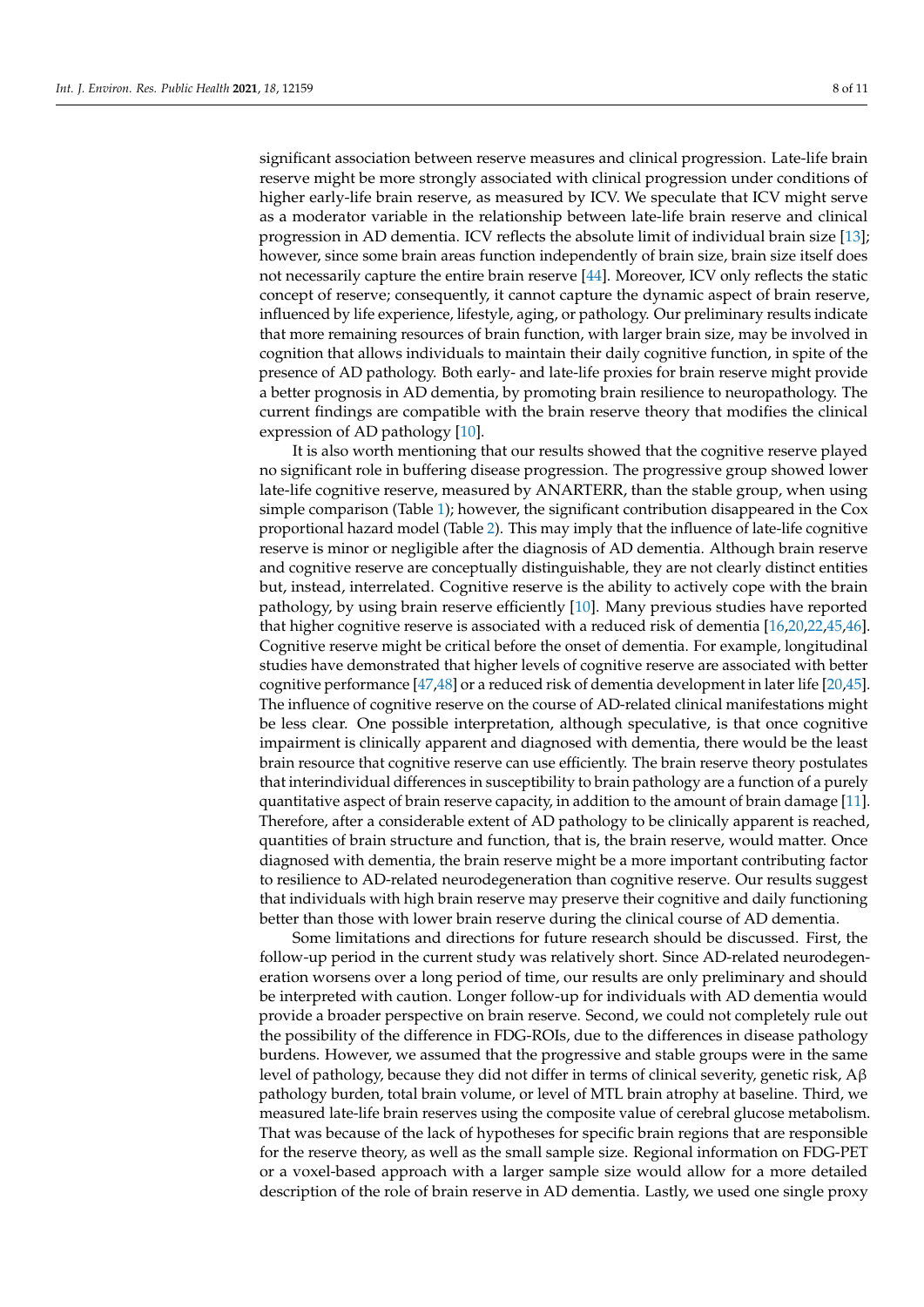for each reserve. Future studies are advised to include more proxies for reserve, such as occupational complexity, level of socio-intellectual activities or physical exercise, and other indexes for brain function, in order to capture a wider range of reserves.

#### **5. Conclusions**

Our preliminary findings suggest that relatively preserved cerebral glucose metabolism might delay further clinical progression in AD dementia, particularly in the greater ICV group. In addition to ICV, which is a widely used proxy for brain reserve, cerebral glucose metabolism could play an important role as a late-life proxy for brain reserve in the process of neurodegeneration. Distinguishing between early- and late-life proxies, and considering both proxies, would simultaneously provide a wider range of factors associated with the prognosis of AD dementia.

**Author Contributions:** Conceptualization: J.I.W. and E.H.S.; methodology, H.-J.Y. and E.H.S.; formal analysis, H.-J.Y. and E.H.S.; data curation, H.-J.Y., S.-G.K., S.H.K. and E.H.S.; writing—original draft preparation, H.-J.Y. and E.H.S.; writing—review and editing, J.I.W., S.-G.K. and S.H.K.; supervision, J.I.W. and E.H.S.; funding acquisition, E.H.S. All authors have read and agreed to the published version of the manuscript.

**Funding:** This study was supported by a research fund from Chosun University, 2017 (K206996003-1).

**Institutional Review Board Statement:** The study was conducted in accordance with the guidelines of the Declaration of Helsinki. The study procedures were approved by the institutional review boards of research centers in the United States and Canada participating in the ADNI.

**Informed Consent Statement:** All study participants provided written informed consent. Informed consent included the statement that all of the research data will be made available to qualified investigators at other scientific institutions around the world for research purposes.

**Data Availability Statement:** This study analyzed data from Alzheimer's Disease Neuroimaging Initiative (ADNI) database (adni.loni.usc.edu). For up-to-date information, see [www.adni-info.org.](www.adni-info.org)

**Acknowledgments:** Data used in preparation of this article were obtained from the ADNI database (adni.loni.usc.edu). As such, the investigators within the ADNI contributed to the design and implementation of ADNI and/or provided data but did not participate in analysis or writing of this report. A complete listing of ADNI investigators can be found at: [http://adni.loni.usc.edu/](http://adni.loni.usc.edu/wpcontent/uploads/how_to_apply/ADNI_Acknowledgement_List.pdf) [wpcontent/uploads/how\\_to\\_apply/ADNI\\_Acknowledgement\\_List.pdf.](http://adni.loni.usc.edu/wpcontent/uploads/how_to_apply/ADNI_Acknowledgement_List.pdf) Data collection and sharing for this project was funded by the ADNI(National Institutes of Health Grant U01 AG024904) and DOD ADNI (Department of Defense award number W81XWH-12-2-0012). ADNI is funded by the National Institute on Aging, the National Institute of Biomedical Imaging and Bioengineering, and through generous contributions from the following: AbbVie, Alzheimer's Association; Alzheimer's Drug Discovery Foundation; Araclon Biotech; BioClinica, Inc.; Biogen; Bristol-Myers Squibb Company; CereSpir, Inc.; Cogstate; Eisai Inc.; Elan Pharmaceuticals, Inc.; Eli Lilly and Company; EuroImmun; F. Hoffmann-La Roche Ltd. and its affiliated company Genentech, Inc.; Fujirebio; GE Healthcare; IXICO Ltd.; Janssen Alzheimer Immunotherapy Research & Development, LLC.; Johnson & Johnson Pharmaceutical Research & Development LLC.; Lumosity; Lundbeck; Merck & Co., Inc.; Meso Scale Diagnostics, LLC.; NeuroRx Research; Neurotrack Technologies; Novartis Pharmaceuticals Corporation; Pfizer Inc.; Piramal Imaging; Servier; Takeda Pharmaceutical Company; and Transition Therapeutics. The Canadian Institutes of Health Research is providing funds to support ADNI clinical sites in Canada. Private sector contributions are facilitated by the Foundation for the National Institutes of Health [\(www.fnih.org\)](www.fnih.org). The grantee organization is the Northern California Institute for Research and Education, and the study is coordinated by the Alzheimer's Therapeutic Research Institute at the University of Southern California. ADNI data are disseminated by the Laboratory for Neuro Imaging at the University of Southern California.

**Conflicts of Interest:** The authors declare no conflict of interest. The funders had no role in the design of the study; in the collection, analyses, or interpretation of data; in the writing of the manuscript, or in the decision to publish the results.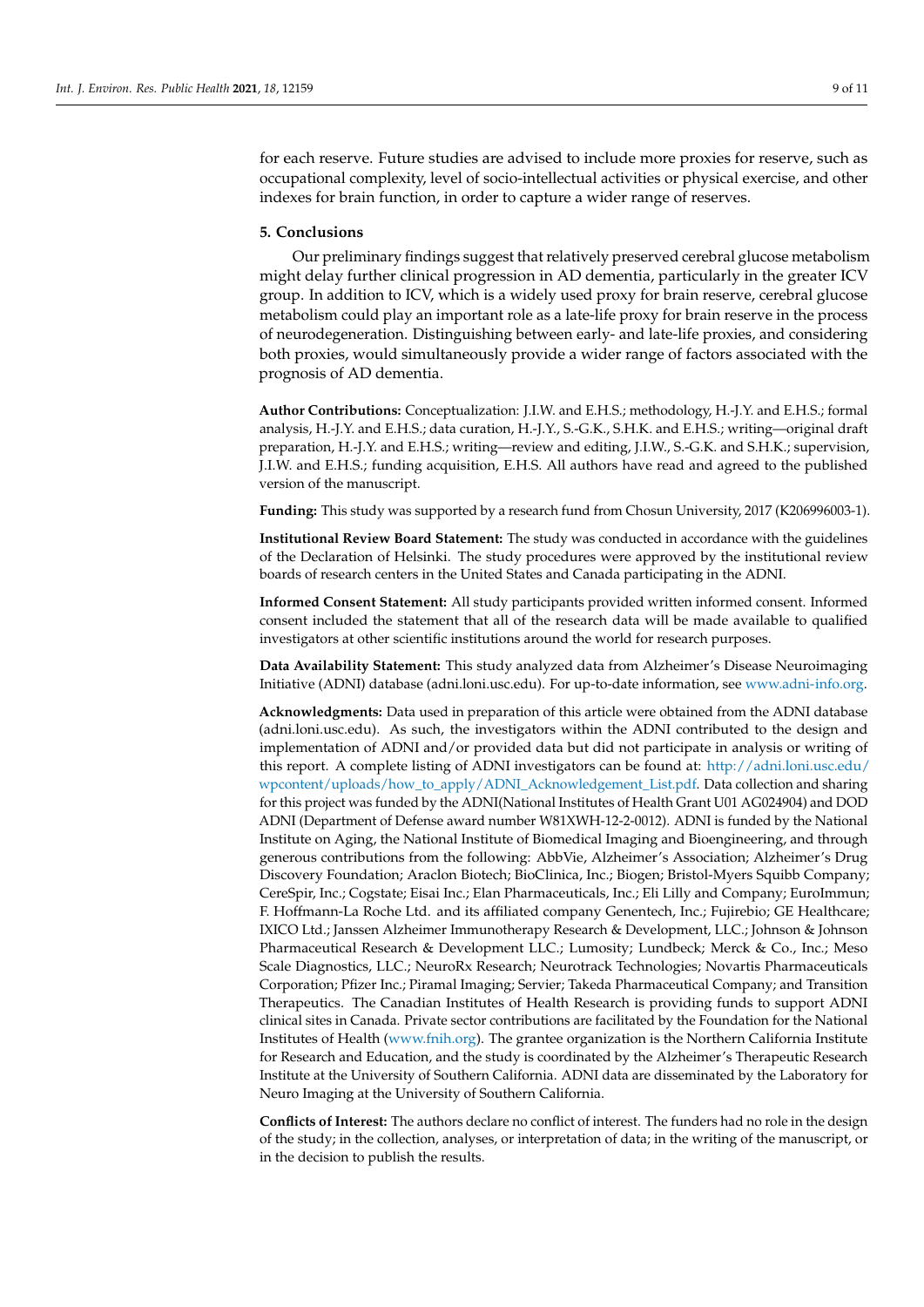## **References**

- <span id="page-9-0"></span>1. Rajan, K.B.; Weuve, J.; Barnes, L.L.; Wilson, R.S.; Evans, D.A. Prevalence and incidence of clinically diagnosed Alzheimer's disease dementia from 1994 to 2012 in a population study. *Alzheimers Dement.* **2019**, *15*, 1–7. [\[CrossRef\]](http://doi.org/10.1016/j.jalz.2018.07.216)
- <span id="page-9-1"></span>2. American Psychiatric Association. *Diagnostic and Statistical Manual of Mental Disorders (DSM-5®)*; American Psychiatric Pub: Washington, DC, USA, 2013.
- <span id="page-9-2"></span>3. Stern, Y. What is cognitive reserve? Theory and research application of the reserve concept. *J. Int. Neuropsychol. Soc.* **2002**, *8*, 448–460. [\[CrossRef\]](http://doi.org/10.1017/S1355617702813248)
- <span id="page-9-3"></span>4. Katzman, R.; Terry, R.; DeTeresa, R.; Brown, T.; Davies, P.; Fuld, P.; Renbing, X.; Peck, A. Clinical, pathological, and neurochemical changes in dementia: A subgroup with preserved mental status and numerous neocortical plaques. *Ann. Neurol.* **1988**, *23*, 138–144. [\[CrossRef\]](http://doi.org/10.1002/ana.410230206)
- <span id="page-9-5"></span>5. Mortimer, J.A. Brain reserve and the clinical expression of Alzheimer's disease. *Geriatrics* **1997**, *52*, S50–S53. [\[PubMed\]](http://www.ncbi.nlm.nih.gov/pubmed/9307589)
- <span id="page-9-4"></span>6. Stern, Y. Cognitive reserve in ageing and Alzheimer's disease. *Lancet Neurol.* **2012**, *11*, 1006–1012. [\[CrossRef\]](http://doi.org/10.1016/S1474-4422(12)70191-6)
- <span id="page-9-6"></span>7. Lebel, C.; Beaulieu, C. Longitudinal development of human brain wiring continues from childhood into adulthood. *J. Neurosci.* **2011**, *31*, 10937–10947. [\[CrossRef\]](http://doi.org/10.1523/JNEUROSCI.5302-10.2011) [\[PubMed\]](http://www.ncbi.nlm.nih.gov/pubmed/21795544)
- <span id="page-9-7"></span>8. Wolf, H.; Julin, P.; Gertz, H.J.; Winblad, B.; Wahlund, L.O. Intracranial volume in mild cognitive impairment, Alzheimer's disease and vascular dementia: Evidence for brain reserve? *Int. J. Geriatr. Psychiatry* **2004**, *19*, 995–1007. [\[CrossRef\]](http://doi.org/10.1002/gps.1205)
- <span id="page-9-8"></span>9. Stern, Y. An approach to studying the neural correlates of reserve. *Brain Imag. Behav.* **2017**, *11*, 410–416. [\[CrossRef\]](http://doi.org/10.1007/s11682-016-9566-x)
- <span id="page-9-9"></span>10. Stern, Y.; Arenaza-Urquijo, E.M.; Bartres-Faz, D.; Belleville, S.; Cantilon, M.; Chetelat, G.; Ewers, M.; Franzmeier, N.; Kempermann, G.; Kremen, W.S.; et al. Whitepaper: Defining and investigating cognitive reserve, brain reserve, and brain maintenance. *Alzheimers Dement.* **2018**, *16*, 1305–1311. [\[CrossRef\]](http://doi.org/10.1016/j.jalz.2018.07.219) [\[PubMed\]](http://www.ncbi.nlm.nih.gov/pubmed/30222945)
- <span id="page-9-10"></span>11. Barulli, D.; Stern, Y. Efficiency, capacity, compensation, maintenance, plasticity: Emerging concepts in cognitive reserve. *Trends Cogn. Sci.* **2013**, *17*, 502–509. [\[CrossRef\]](http://doi.org/10.1016/j.tics.2013.08.012) [\[PubMed\]](http://www.ncbi.nlm.nih.gov/pubmed/24018144)
- <span id="page-9-11"></span>12. Lamballais, S.; Zijlmans, J.L.; Vernooij, M.W.; Ikram, M.K.; Luik, A.I.; Ikram, M.A. The Risk of Dementia in Relation to Cognitive and Brain Reserve. *J. Alzheimers Dis.* **2020**, *77*, 607–618. [\[CrossRef\]](http://doi.org/10.3233/JAD-200264)
- <span id="page-9-12"></span>13. van Loenhoud, A.C.; Groot, C.; Vogel, J.W.; van der Flier, W.M.; Ossenkoppele, R. Is intracranial volume a suitable proxy for brain reserve? *Alzheimers Res. Ther.* **2018**, *10*, 91. [\[CrossRef\]](http://doi.org/10.1186/s13195-018-0408-5)
- <span id="page-9-13"></span>14. Le Carret, N.; Lafont, S.; Letenneur, L.; Dartigues, J.-F.; Mayo, W.; Fabrigoule, C. The Effect of Education on Cognitive Performances and Its Implication for the Constitution of the Cognitive Reserve. *Develop. Neuropsychol.* **2003**, *23*, 317–337. [\[CrossRef\]](http://doi.org/10.1207/S15326942DN2303_1)
- <span id="page-9-14"></span>15. Dekhtyar, S.; Wang, H.X.; Fratiglioni, L.; Herlitz, A. Childhood school performance, education and occupational complexity: A life-course study of dementia in the Kungsholmen Project. *Int. J. Epidemiol.* **2016**, *45*, 1207–1215. [\[CrossRef\]](http://doi.org/10.1093/ije/dyw008) [\[PubMed\]](http://www.ncbi.nlm.nih.gov/pubmed/26968481)
- <span id="page-9-15"></span>16. Wang, H.X.; MacDonald, S.W.; Dekhtyar, S.; Fratiglioni, L. Association of lifelong exposure to cognitive reserve-enhancing factors with dementia risk: A community-based cohort study. *PLoS Med.* **2017**, *14*, e1002251. [\[CrossRef\]](http://doi.org/10.1371/journal.pmed.1002251)
- <span id="page-9-16"></span>17. Devita, M.; Bordignon, A.; Trevisan, C.; Sergi, G.; Girardi, A.; Mapelli, D.; Manzato, E.; Coin, A. Longitudinal investigation of the role of cognitive reserve in the evolution of dementia in outpatients prescribed AChEI. *J. Clin. Exp. Neuropsychol.* **2020**, *42*, 387–393. [\[CrossRef\]](http://doi.org/10.1080/13803395.2020.1737648) [\[PubMed\]](http://www.ncbi.nlm.nih.gov/pubmed/32138597)
- 18. Devita, M.; Mondini, S.; Bordignon, A.; Sergi, G.; Girardi, A.; Manzato, E.; Mapelli, D.; Coin, A. The importance of cognitive reserve in comprehensive geriatric assessment for dementia. *Aging Clin. Exp. Res.* **2020**, *32*, 1179–1181. [\[CrossRef\]](http://doi.org/10.1007/s40520-019-01285-5)
- 19. Jia, F.; Li, Y.; Li, M.; Cao, F. Subjective Cognitive Decline, Cognitive Reserve Indicators, and the Incidence of Dementia. *J. Am. Med. Dir. Assoc.* **2020**, *22*, 1449–1455. [\[CrossRef\]](http://doi.org/10.1016/j.jamda.2020.08.005)
- <span id="page-9-22"></span>20. Jia, F.; Liu, F.; Li, X.; Shi, X.; Liu, Y.; Cao, F. Cognitive reserve, modifiable-risk-factor profile and incidence of dementia: Results from a longitudinal study of CFAS Wales. *Aging Ment. Health* **2020**, *1–7*. [\[CrossRef\]](http://doi.org/10.1080/13607863.2020.1828270)
- 21. Scherrer, J.F.; Morley, J.E. Lowering dementia risk and slowing progression of disease: The role of cognitive reserve and cognitive training. *Br. J. Psychiatry* **2020**, *218*, 1–2. [\[CrossRef\]](http://doi.org/10.1192/bjp.2020.119) [\[PubMed\]](http://www.ncbi.nlm.nih.gov/pubmed/32605685)
- <span id="page-9-23"></span>22. Xu, H.; Yang, R.; Dintica, C.; Qi, X.; Song, R.; Bennett, D.A.; Xu, W. Association of lifespan cognitive reserve indicator with the risk of mild cognitive impairment and its progression to dementia. *Alzheimers Dement.* **2020**, *16*, 873–882. [\[CrossRef\]](http://doi.org/10.1002/alz.12085) [\[PubMed\]](http://www.ncbi.nlm.nih.gov/pubmed/32342664)
- <span id="page-9-17"></span>23. Coughlan, G.; Zhukovsky, P.; Voineskos, A.; Grady, C. A profile of brain reserve in adults at genetic risk of Alzheimer's disease. *Alzheimers Dement.* **2021**, *13*, e12208. [\[CrossRef\]](http://doi.org/10.1002/dad2.12208)
- <span id="page-9-18"></span>24. Serra, L.; Petrosini, L.; Salaris, A.; Pica, L.; Bruschini, M.; Di Domenico, C.; Caltagirone, C.; Marra, C.; Bozzali, M. Testing for the Myth of Cognitive Reserve: Are the Static and Dynamic Cognitive Reserve Indexes a Representation of Different Reserve Warehouses? *J. Alzheimers Dis.* **2019**, *72*, 111–126. [\[CrossRef\]](http://doi.org/10.3233/JAD-190716)
- <span id="page-9-19"></span>25. Petersen, R.C.; Aisen, P.S.; Beckett, L.A.; Donohue, M.C.; Gamst, A.C.; Harvey, D.J.; Jack, C.R., Jr.; Jagust, W.J.; Shaw, L.M.; Toga, A.W.; et al. Alzheimer's Disease Neuroimaging Initiative (ADNI): Clinical characterization. *Neurology* **2010**, *74*, 201–209. [\[CrossRef\]](http://doi.org/10.1212/WNL.0b013e3181cb3e25)
- <span id="page-9-20"></span>26. McKhann, G.; Drachman, D.; Folstein, M.; Katzman, R.; Price, D.; Stadlan, E.M. Clinical diagnosis of Alzheimer's disease: Report of the NINCDS-ADRDA Work Group under the auspices of Department of Health and Human Services Task Force on Alzheimer's Disease. *Neurology* **1984**, *34*, 939–944. [\[CrossRef\]](http://doi.org/10.1212/WNL.34.7.939)
- <span id="page-9-21"></span>27. Pfeffer, R.I.; Kurosaki, T.T.; Harrah, C.H., Jr.; Chance, J.M.; Filos, S. Measurement of functional activities in older adults in the community. *J. Gerontol.* **1982**, *37*, 323–329. [\[CrossRef\]](http://doi.org/10.1093/geronj/37.3.323)